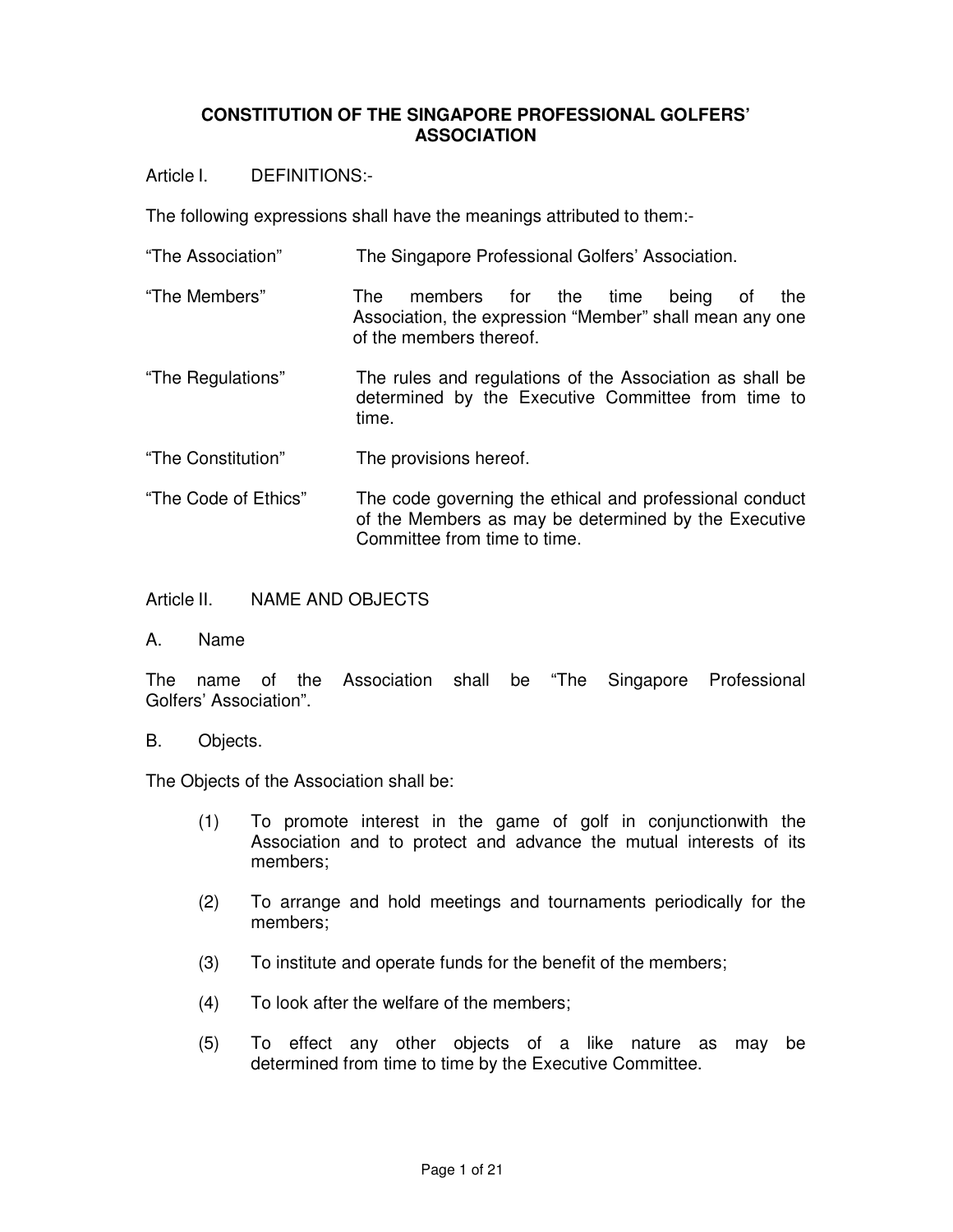### Article III. PLACE OF BUSINESS

The Association's place of business shall be at **2 HAVELOCK ROAD #05-22 HAVELOCK II, SINGAPOREM059763** or such other address as may subsequently be decided upon the Executive Committee and approved by the Registrar of Societies.The Association shall carry out its activities only in places and premises which have the prior written approval from the relevant authorities, where necessary.

#### Article IV. MEMBERSHIP

A. Categories of Membership

There shall be four (4) categories of Membership:

1. Professionals

Subject to the Association's requirements as to proficiency and qualifications, any citizen or permanent resident of Singapore who meets any of the following conditions may apply for membership in the Association as "Professionals"

- (i) Is working as head professional at a golf club recognized by the Association;
- (ii) Is a member of a professional golfers' association outside Singapore recognised by the Association;
- (iii) Has met the Association's requirements as to proficiency and qualifications.
- 2. Associate Professionals:

 Subject to the Association's requirements as to proficiency and qualifications, any person who is not a citizen nor permanent resident of Singapore but who is a member of a professional golfers' association outside Singapore recognized by the Association may apply for membership in the Association as "Associate Professions"

- 3. Senior Professionals: "Senior Professional", if the applicant is aged 50 years and above at the point of registration. The Senior Professional shall enjoy the same rights and privileges accorded to them asAssociate Professionals.
- 4. Teaching Professionals: Subject to the Association's requirements as to proficiency and qualifications, any citizen or permanent resident of Singapore who meets any of the following conditions may apply for membership in the Association as "TeachingProfessionals"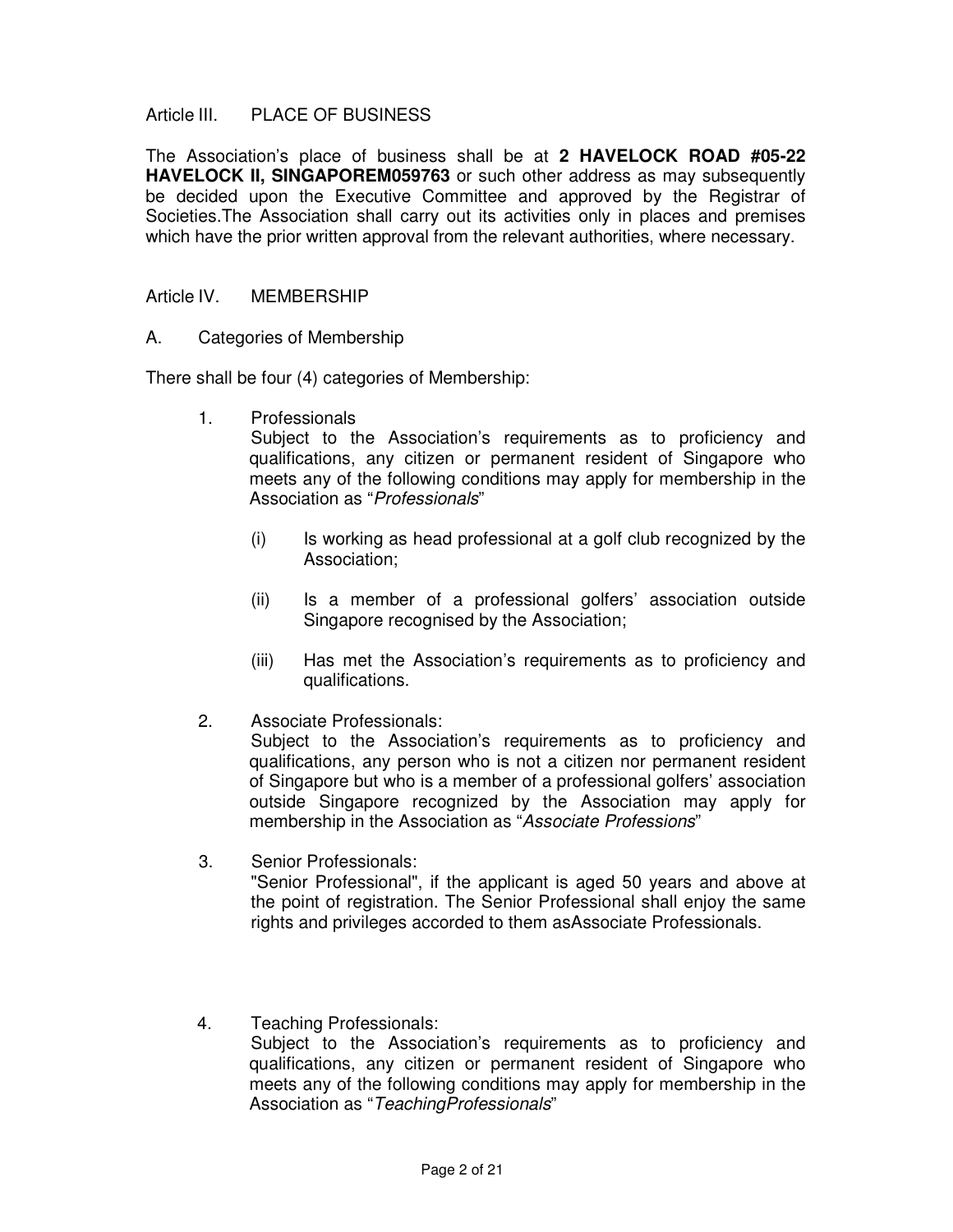- (i) Maintains a current handicap of seven (7) or below with any of the golf clubs recognized by the Association; or
- (ii) Is capable of playing to a handicap of seven (7) or below but does not hold membership in or maintain a handicap with any golf club recognized by the Association.
- B. Eligibility for Membership

Eligibility for membership to the Association shall be subject to the Association's requirements as to:-

- (i) Maintaining a ration of two of the aggregate number of Professionals and Teaching Professionals to one Associate Professional (2:1), or such other ratio as shall be determined by the Executive Committee from time to time; and
- (ii) Proficiency and qualifications for consideration for election to membership shall be as promulgated from time to time by the Executive Committee, which shall constitute continuing requirements for the right to the respective category of membership
- C. Administrative fee on application to Membership:
	- (i) Applicant for membership of any category shall pay an administrative fee of \$ 200/- or such other amount to be determined by the Executive Committee from time to time, subject to the approval of the Registrar of Societies. Such payment is for the Association to conduct and proceed the relevant tests for the respective applicant and it is nonrefundable.
	- (ii) An applicant who is called to prove his playingability in a golf course of any Golf Club in Singapore or outside the Republic of Singapore, is required to pay his own green fee to the selected Golf Club.
- D. Application, Election and Administrative Fee for Membership.
	- 1. Every application for membership shall be made inwriting, and signed by the applicant, a proposer andseconder both of whom shall be members in the Professionals category, and addressed to the Secretary.
	- 2. No applicant may be elected to membership in the absence of the agreement of two thirds of the members of the Executive Committee.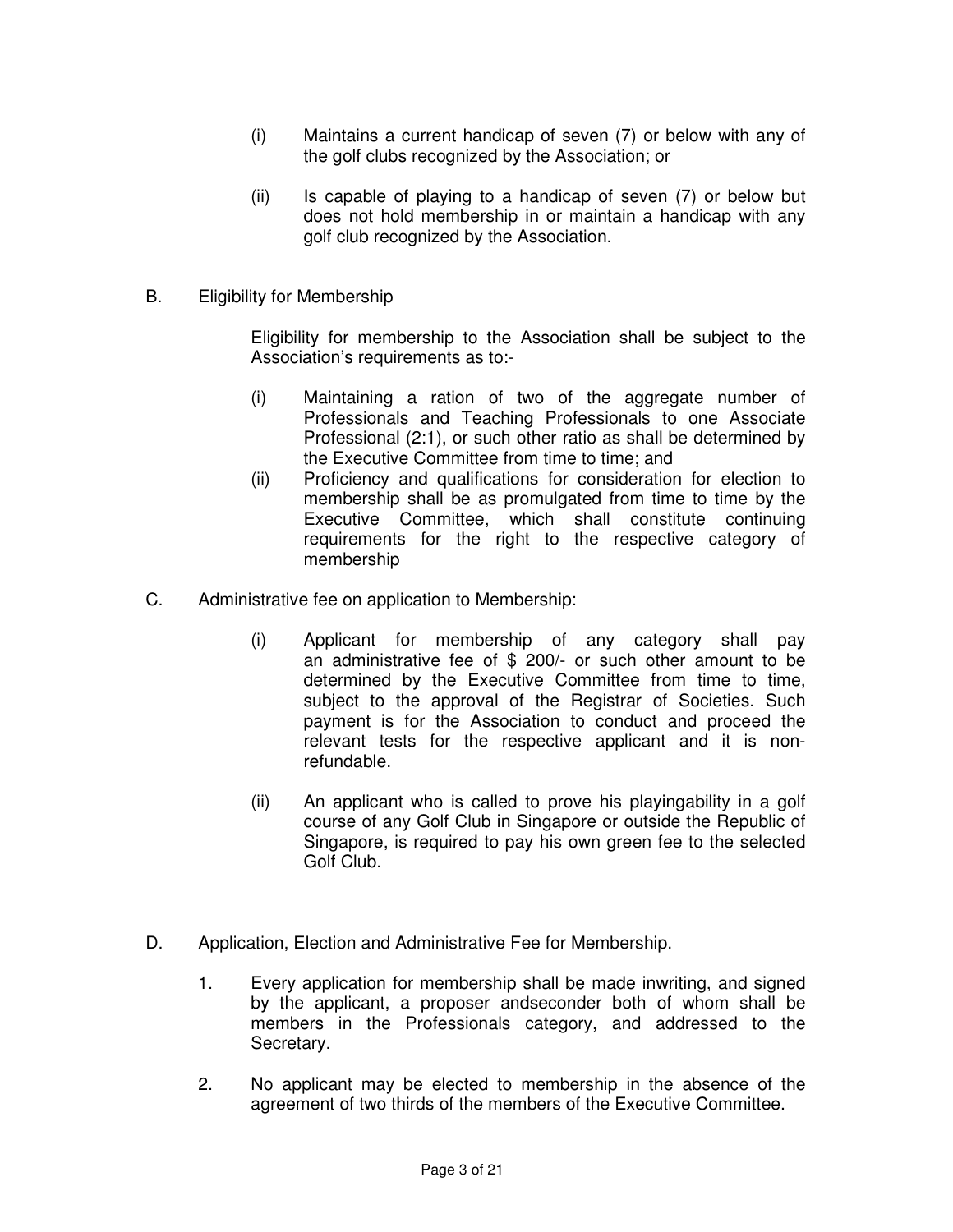- 3. When an applicant is elected to Membership, the Secretaryshall notify him thereof in writing and request him to pay the amount due in respect of entrance fee and monthly subscription.
- 4. The Executive Committee shall be responsible for the election, reelection, deferment or rejection of all candidates for membership in "All Categories".
- 5. The election of any candidate to any Class of Membership is conditional upon and takes effect from receipt of the appropriate fees and/or subscriptions at the Association's Headquarters following the decision of the Committee to elect.
- 6. Every application for membership in each category shall be accompanied by a non-refundable administrative fee in such amount as may determined by the Executive Committee from time to time.
- E. Re-election to Membership
	- 1. A person whose name has been removed from the register ofMembers because that person has become ineligible under the conditions set out in Membership Regulations may apply for re-election. Application must be made in writing for a specific Class of Membership and the candidate will be required to establish his eligibility for that Class of Membership.
	- 2. Candidates for re-election under the conditions set outabove shall follow the same procedures as laid down for election to the appropriate Class of Membership.
	- 3. A candidate for re-election may be required to appear in person before the Executive Committee to support his application.
	- 4. A candidate for re-election may be required to qualify or re-qualify for membership of the Association.
	- 5. The re-election of any candidate to any class ofmembership is conditional upon and takes effect from the receipt of the appropriate fees and/or subscriptions following the decision of the Executive Committee to re-elect. A person re-elected to Membership shall be required to pay a sum equivalent to the appropriate subscriptions for the period since last a member, (as if he had been a member), in addition to the current full subscription for the year in which he is reelected unless a waiver is allowed to all or any part of the subscription by the Executive Committee.
- F. Rights and Privileges of Members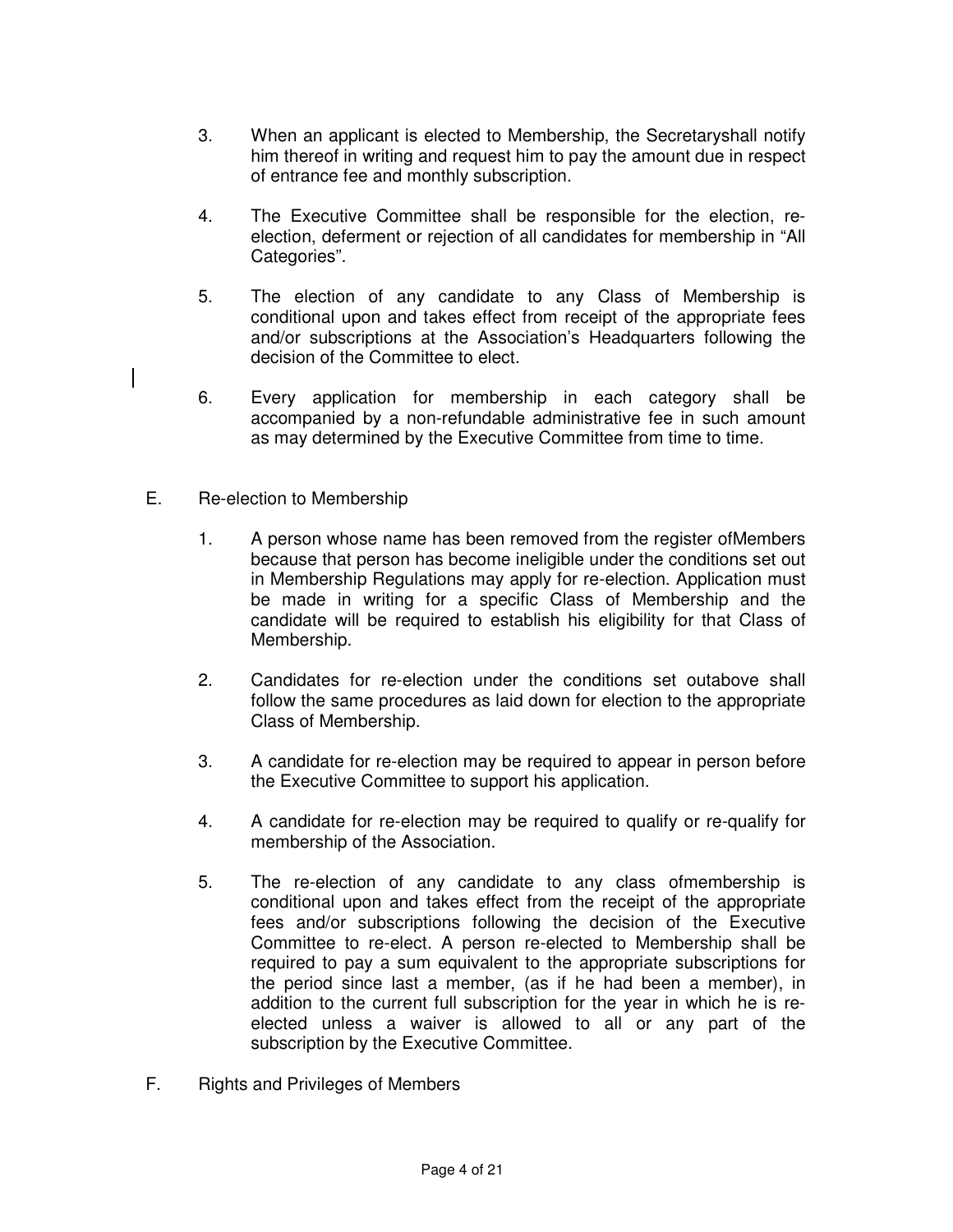- 1. Subject to the Regulations, Code of Ethics and qualifications set out below, Members may:-
	- (A) Hold themselves out as members of the Association to the world at large;
	- (B) With the exception of the Teaching Professionals, participate as competitors or otherwise, in any professional golf tournament sanctioned by the Association; and
	- (C) Conduct golf lessons, courses and/or clinics.
- (i) Professionals:
	- (a) No member under this category shall be eligible to hold office in the Executive Committee andor to propose or second applications for election to hold office in the Association and or to propose or second applications for election, re-election to membership of all categories if:
		- (1) He is under twenty-one year of age;
		- (2) He is not a Singapore citizen except with the approval of the Executive Committee and the Registrar of Societies;
		- (3) He is an undischarged bankrupt;
		- (4) He has been convicted of an offence involving dishonesty or moral turpitude and has been sentenced to imprisonment by any court of Law;
		- (5) He has been convicted of a criminal offence and or an offence under the Act;
		- (6) He becomes ineligible under any Article of the Constitutions and or Regulations ofthe Association;
		- (7) He has been found to have previously misused or mismanaged the funds of the Association, or he has been dismissed as an employee of the Association;
	- (b) Subject to Article IV (E) (i)a, member of Professionals Membership shall be eligible for election to hold office inthe Executive Committee and shall be eligible to propose or second applications for election and or to propose or second applications for election, re-election to Membership of all categories.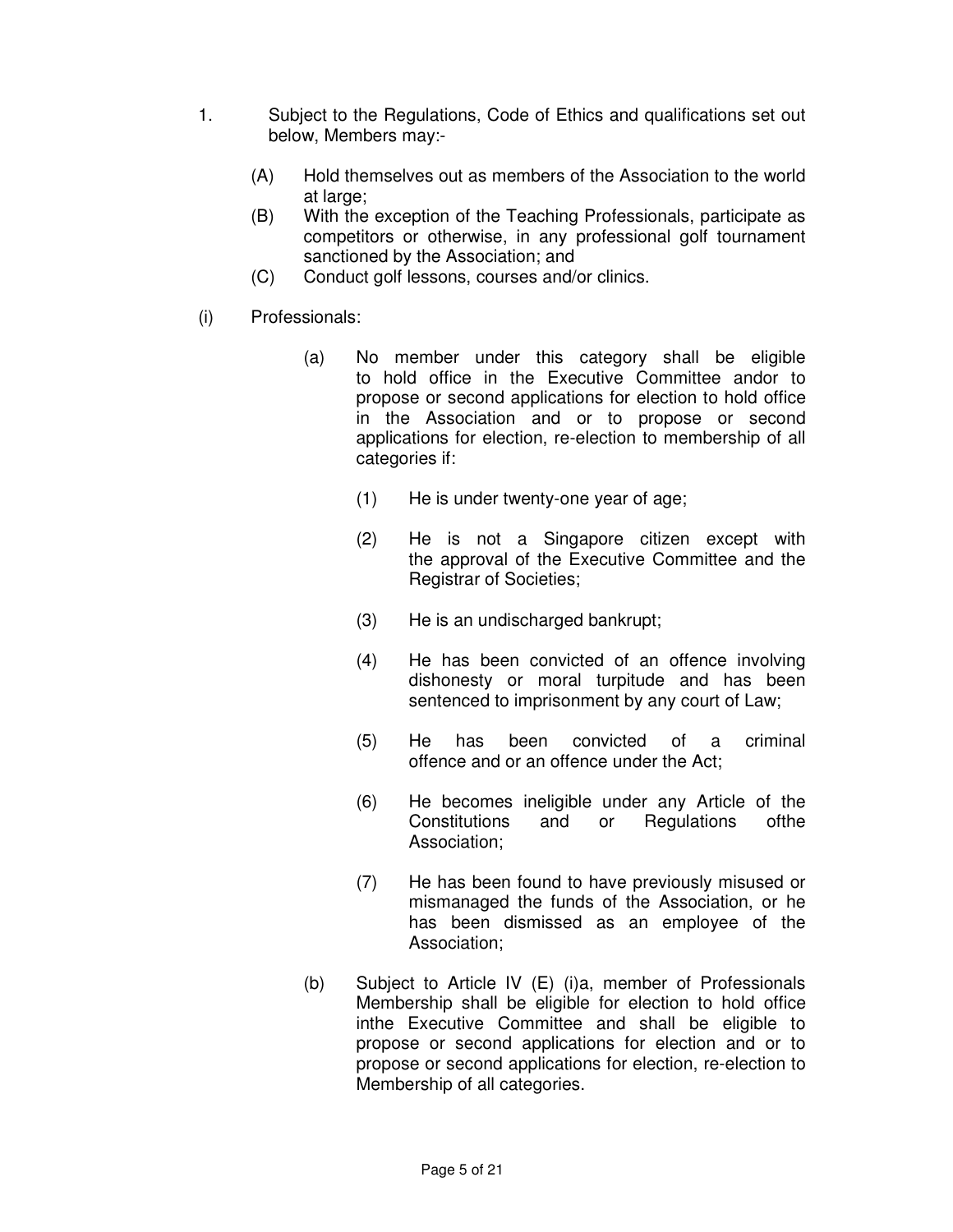(ii) Senior and Associate Professional:

Senior and Associate Professional has no voting rights and shall not beeligible to hold office in the Association. He shall not be eligible to propose or second any application for election to hold office in the Association and he shall also not eligible to propose or second any application

for election, re-election to Membership of all categories.

- (iii) Teaching Professional:
	- (a) An Teaching Professional may be appointedby the Executive Committee to serve in theManagement Committee and or any Sub-Committee duly appointed by the Executive Committee.
	- (b) An Teaching Professional has no voting rights and he shall notbe eligible for election to hold office in the Executive Committee.
	- (c) An Teaching Professional shall not be eligible to propose or second any application for election to hold office in the Association and he shall also not be eligible to propose or second any application for election and or re-election to Membership of all categories.
	- (d) An Teaching Professional shall not participate, whether as competitor or otherwise in any professional golf tournament sanctioned by the Association unless the Teaching Professional participates without the credentials of the Association, and provided always that the prior approval of the Executive Committee is obtained
- (iv) Member of any category of Membership shall not play or participate or associate himself in any tournament or competition not approved by the Association including an organizer or sponsor who shows no respect to the Association and its members.
- (v) Members who wish to play in any tournament orcompetition, both local and abroad, are required to submit their application through the Association. Organizer shall be obliged to confirm with the Association to ensure that applicants from Singapore are members of the Association.
- G. Resignations/Changes
	- 1. A member who fails to inform the Association'sHeadquarters in writing, of any change of address or engagement with an Association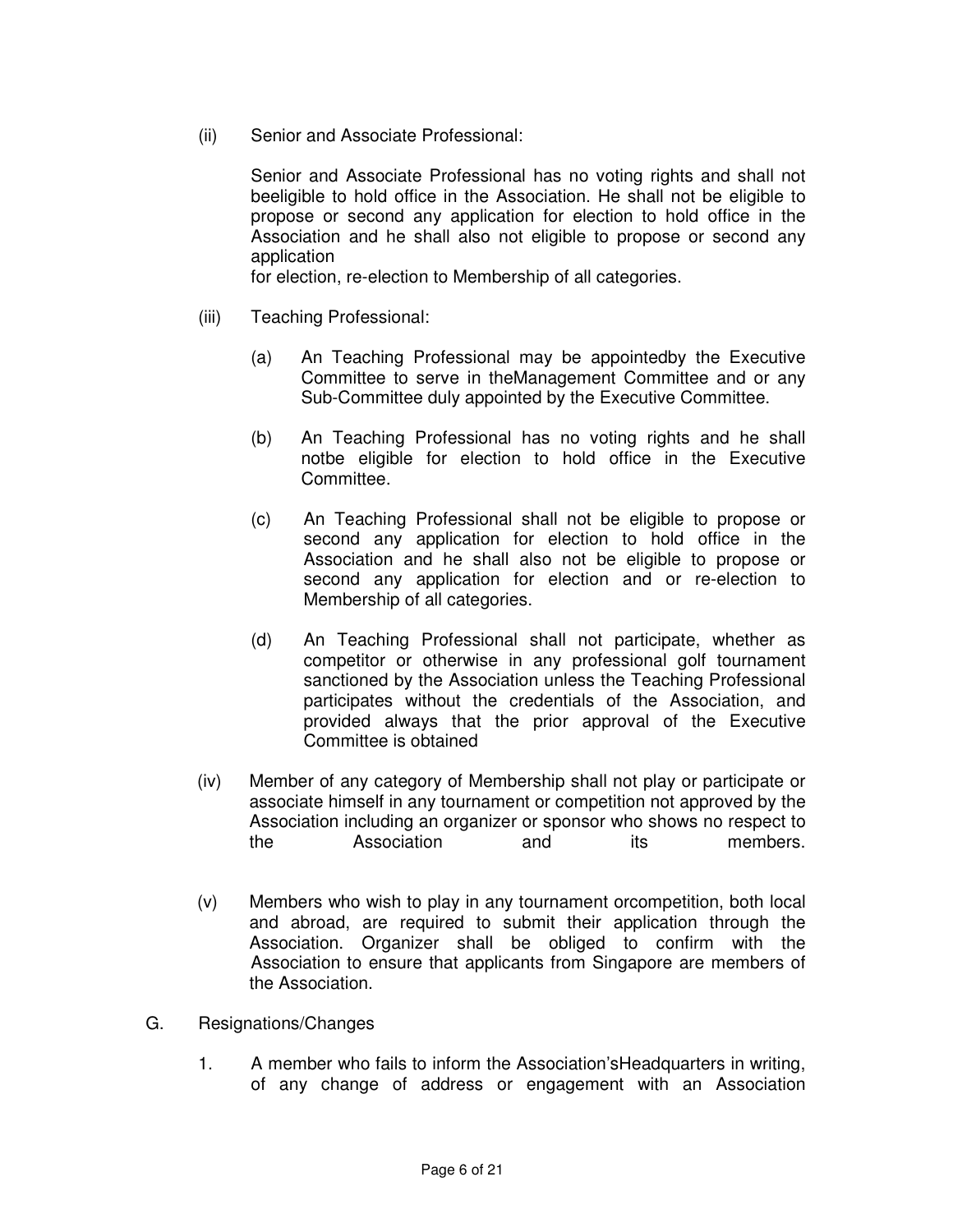Establishment or Association Member, within twenty-eight (28) days of the change will be liable to a fine of not less than \$50/-.

- 2. Any member who wishes to withdraw from the Association, shall give notice to the Secretary in writing on or before January 1 of his intention to do so otherwise he shall be liable for the subscription due for the ensuing year.
- H. Playing at other Courses.
	- 1. Members are advised that if they wish to play on acourse other than their own, they should adopt the following procedures:-
		- (i) Telephone the day before or earlier to ensure the visit can be accommodated.
		- (ii) Make the appropriate introductions to the Resident Professional and Club Secretary on arrival.
		- (iii) Produce a membership card to substantiate identity.
	- 2. A member who fails to follow the procedure above is liable for disciplinary action under the Association's code of Ethics.
- I. Press Statement.
	- 1. No member is allowed to make or issue any pressstatement for and on behalf of the Association or comment about the Association's affairs to the massmedia without the written approval of the Executive Committee.
	- 2. The writer of any Article on the Association is obliged to confirm with the Association to ensure that information's contained in the Articles are true and correct.
	- 3. Any member who makes a statement which in the opinion of the Executive Committee constitutes a breach of the Code of Ethics under the provisions of Article V is liable for disciplinary action, including expulsion from membership of the Association.
- J. Subscriptions
	- 1. Annual subscriptions for members shall fall due onJanuary 1 each year and shall be such as the Executive Committee shall from time to time resolve.
	- 2(a) A Professional Member who joined on or after 1st January 1997, shall pay his annual subscription of \$ 300/- and an entrance fee of \$1,580/-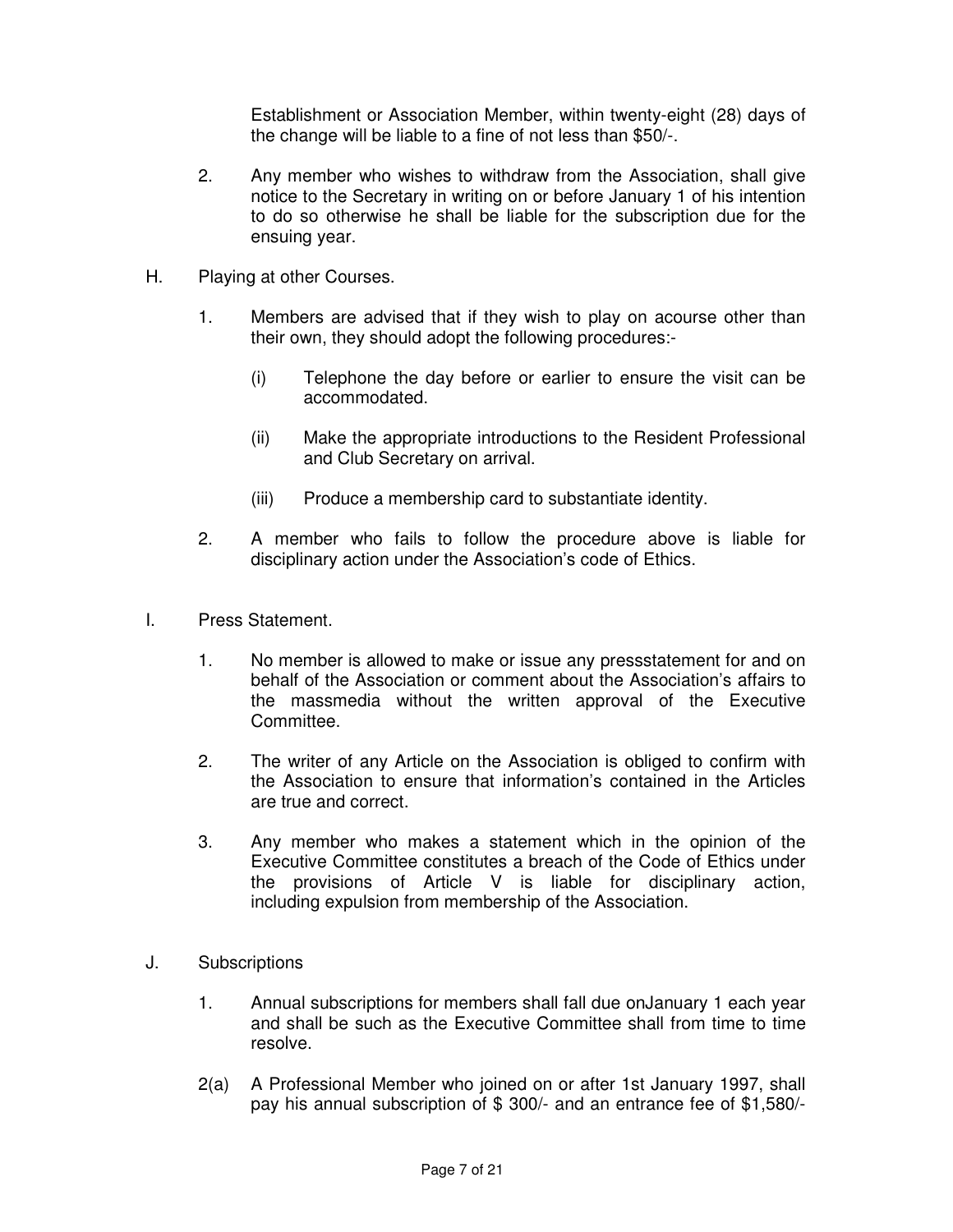or such other amount to be determined by the Executive Committee from time to time, subject to the approval of the Registrar of Societies.

- 2(b) The Executive Committee shall have the power to reduce or waive the subscriptions for retirees.
- 2(c) A Associate Professional who joined on or before 1stJanuary 1997 shall pay his annual subscription of \$ 550/-.
- $2(d)$  A Associate Professional who joined on or after 1<sup>st</sup>January 1997 shall pay his annual subscription of \$ 550/- and an entrance fee of \$3,160/ or such other amounts to be determined by the Executive Committee from time to time, subject to the approval of the Registrar of Societies.
- 2(e) An Teaching Professional who is elected to become a Professional Member shall pay his annual subscription of \$ 300/- or such other amount to be determined by the Executive Committee from time to time, subject to the approval of the Registrar of Societies. In addition, he is required to pay a conversion fee of \$ 200/- or such other amount to be determined by the Executive Committee from time to time subject to the approval of the Registrar of Societies.
- 3. Members shall pay their annual subscription prior to 1st Day of January upon receipt of the Notice from the Association.
- 4. A member who is elected to Membership on any day of January shall pay the full amount of annual subscription for the calendar year. Subscription on pro-rata basis shall only be applicable to a member who is elected to membership on or after 1st Day of February of the calendar year.
- 5. Any member who has not paid the subscription by February 28 will be fined and suspended from membership until the fine is paid. The fine shall amount to double the appropriate subscription. If the fine is not paid by May 31, the member will be expelled.
- 6. The Executive Committee may, on exceptional circumstances extend the period for payment of the subscription by a member.
- 7. A member is considered to have submitted himself to the Constitution of the Association and any Regulation made pursuant thereto until his resignation is accepted or he is expelled by the Executive Committee.

#### Article V. STANDARD OF CONDUCT AND CODE OF ETHICS.

1. The Members shall observe and comply with the Code of Ethics so as to ensure that the Association is and remains a hallmark of service, honesty, fair dealings and courtesy.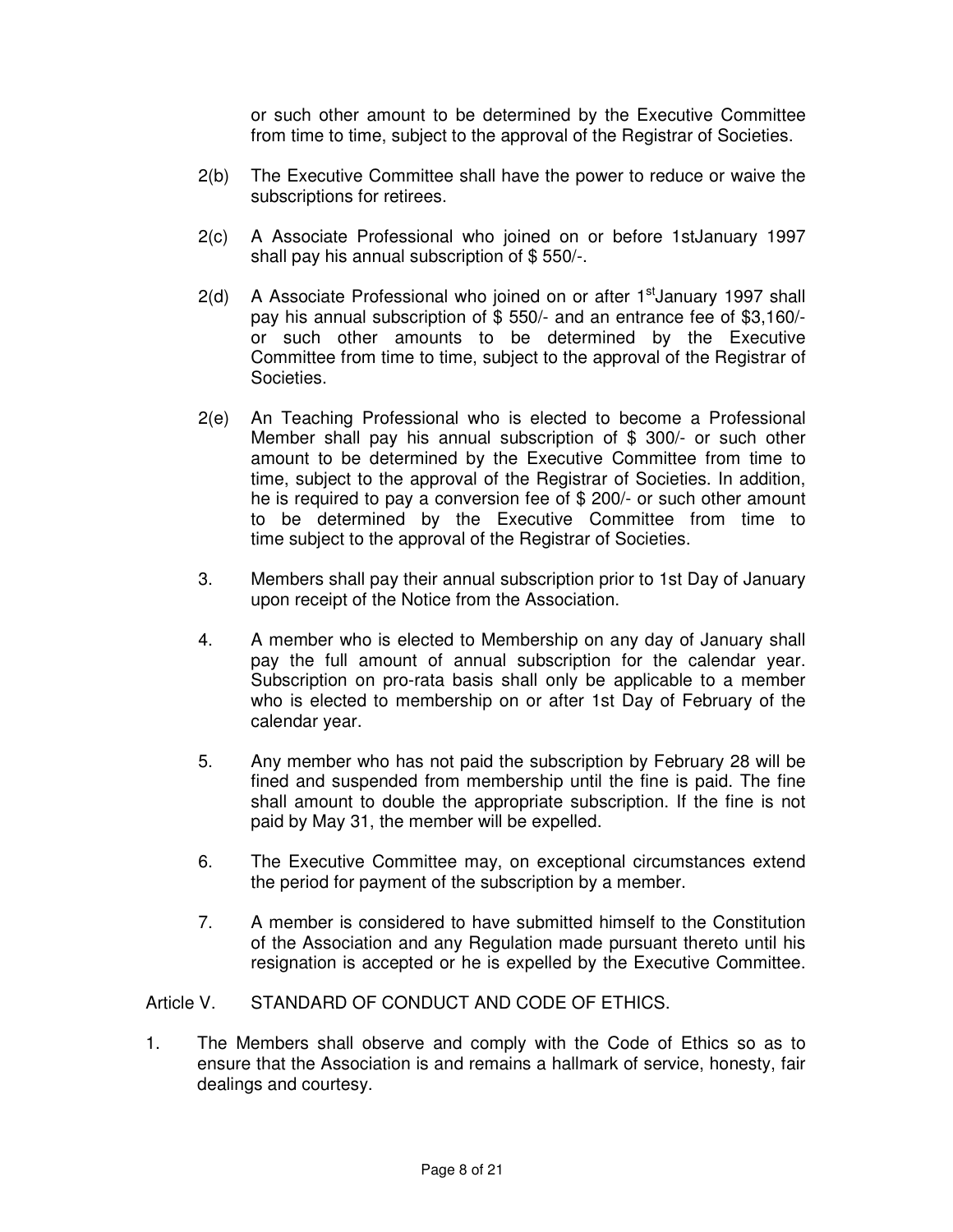2. A member shall be deemed to have violated the Code of Ethicsof the Association if he is found guilty by the Executive Committee or its appointed Sub-Committee of conduct likely to injure or discredit the reputation of the Association or any of its Members, or is contrary to the policy or objects of the Association or willfully violates or disregards the Constitution of the Associationor any Regulation made pursuant thereto upon any complaint made and received by the Association.

# Article VI. DUTIES OF OFFICE-BEARERS.

The duties of the office-bearers are as follows:-

- 1. The President shall act as Chairman at all Executive Committee meetings and General Meetings. He shall also represent the Association in its dealings with outside persons.
- 2. The Vice-President shall deputies for the President in the latter's absence.
- 3. The Hon. Secretary shall keep all records, except financial records of the Association and shall be responsible for their correctness. He will keep minutes of all General and Executive Committee meetings. He shall maintain an up-to-date Register of members at all times.
- 4. The Treasurer shall keep all funds and collect and disburse all monies on behalf of the Association and shall keep an account of all monetary transactions and shall be responsible for their correctness. He is authorized to expend up to \$500/- per month for petty expenses onbehalf of the Association. He will not keep more than \$500/- in the form of cash. Money in excess of this will be deposited in a bank to be named by the Committee. Cheques, etc for withdrawals from the bank will be signed by the President, Vice-President or Secretary in addition to the Treasurer.
- 5. Ordinary Committee Members shall endeavorconscientiously and participate collectively in the decision making process. They shall assist in the general administration of the Association and perform any duties assigned by the Executive Committee from time to time.
- 6. Any changes in the Executive Committee shall be notifiedto the Registrar of Societies within 2 weeks of the change.
- 7. Any member of the Committee absenting himself from three Executive Committee meetings consecutively without satisfactory explanations shall be deemed to have withdrawn from the Executive Committee, and a successor may be co-opted by the Executive Committee to serve until the next annual general meeting.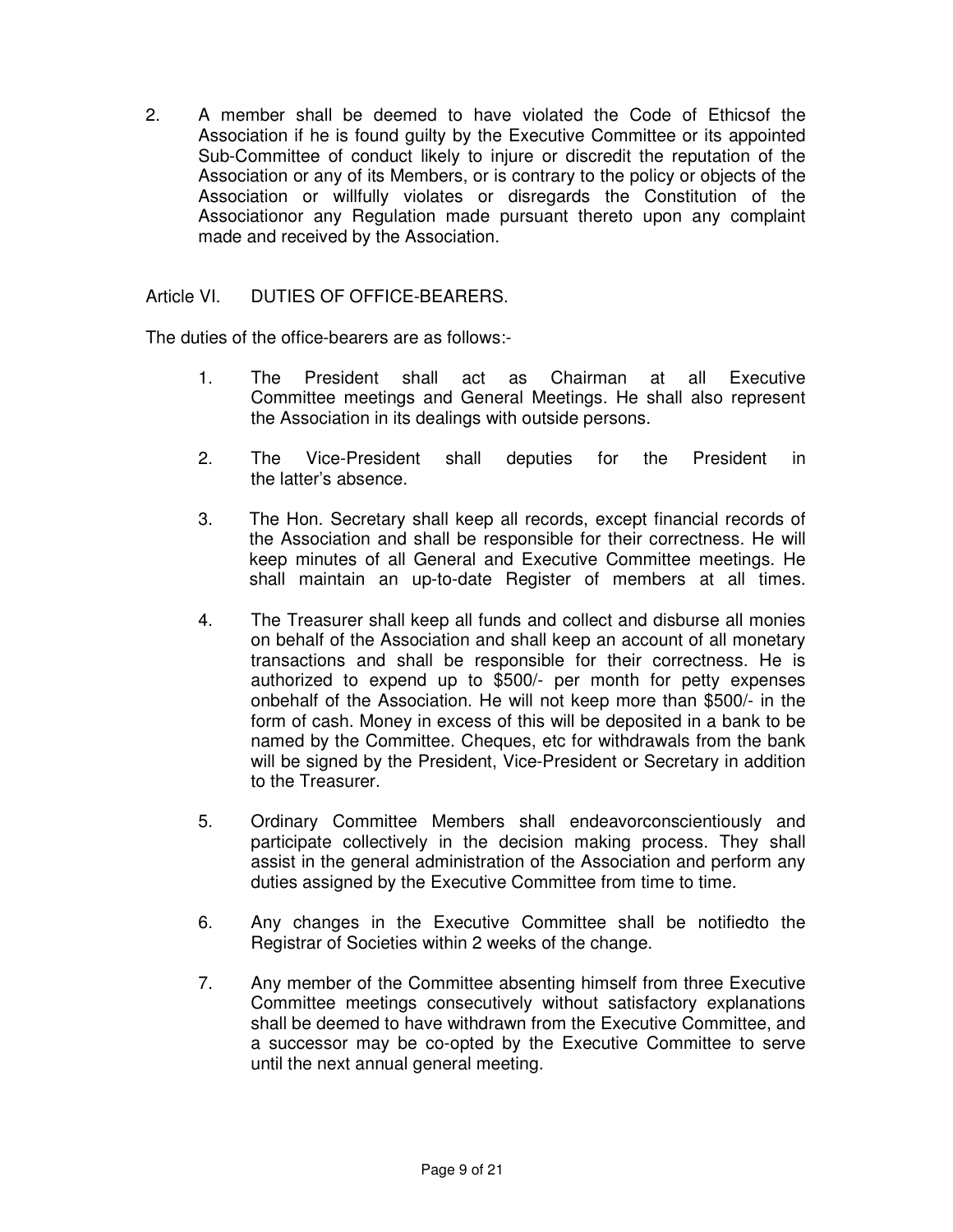8. Officers and members of all Committees of theAssociation, elected or appointed by Members at appropriate general meetings or appointed by the Executive Committee, shall serve the period of office determined by the Constitution with effect from May 1 in the year in which they are elected or appointed until April 30 in the year in which the retire. If the meeting at which elections or appointments take place is held after May 1 in any year the retiring member or officer shall continue in office until this date whereupon the newly elected member or newly appointed officer will take up office immediately following the end of the meeting.

Article VII. MANAGEMENT OF THE ASSOCIATION.

A. Control

The Management of the Association shall be under the control and direction of the Executive Committee.

- B. The Executive Committee
	- 1. Membership of the Executive Committee.
		- (i) The Executive Committee shall be comprised of a President, Vice-President, Secretary and Treasurer and such number of non-office bearing committee members as may be determined by the Executive Committee from time to time up to seven in number or none at all, all of whom shall hold office for a term of two years each upon election at a General Meeting, and:-
			- (a) In the case of the President, Vice-President and Secretary, shall, after holding office for a term of two years, be eligible for re-election to the same or related post for a consecutive term of office;
			- (b) In the case of the non-bearing committee members, for a term of two years each unless re-elected at the next Annual General Meeting; and
			- (c) In the case of the Treasurer, shall hold office for a term of two years, after which he shall not be eligible for re-election as such, but may stand for election to other office bearing positions or as non-office member of the Executive Committee.
		- (ii) A person who has previously, in the sole opinion of the Executive Committee, been guilty of a serious breach of the Code of Ethics shall not be eligible for election or re-election to the Executive Committee.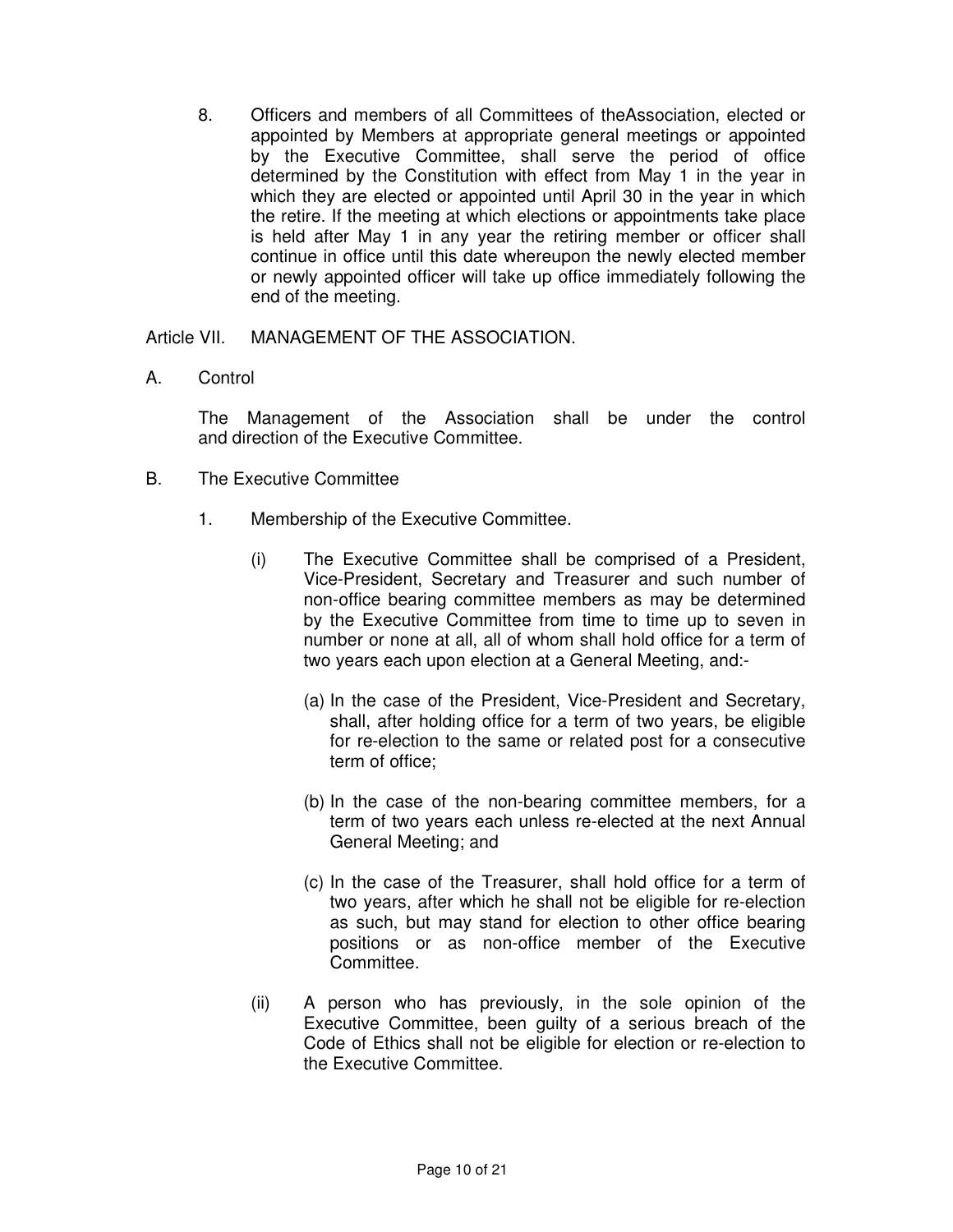- (iii) The Executive Committee may act notwithstanding any vacancy in its body, provided always that its members shall not be reduced below four in number. In such situations, the Executive Committee may co-opt Members from the Professionals category to fill up such vacancies, or call a General Meeting for such purpose.
- (iv) Elections to the Executive Committee shall be held at the expiry of each and every term of the member of the Executive Committee. Subject to Article VII (B) (1) (i), retiring members of the Executive Committee and Members wishing to stand for election shall submit their applications in accordance with this Constitution and submitted to the Secretary not less than two weeks before but in any event not more than two months before the Annual General Meeting at which the election is due to be held.
- (v) The Executive Committee shall have the power to constitute aManagement Committee to assist it in carrying out its duties to serve the Association. The Advisor of the Association shall be the sole-advisor of the Management Committee. The Chairman and the Secretary of the Management Committee shall be the President and the Secretary of the Executive Committee of the Association respectively. The Executive Committee shall appoint three (3) Vice-Chairman, an Executive Secretary, an Assistant Executive Secretary and a number of Committee members to be determined by the Executive Committee to the Management Committee.
- (vi) The Executive Committee shall act immediately on recommendation of the Advisors to remove any member of the Management Committee in the interest of the Association and its members.
- (vii) The Executive Committee may on the recommendation of theAdvisor, delegate its power and or authority to the Management Committee to carry out and or implement any of its functions for the interest of the Association and its members provided always that such delegation does not relate to a change of any existing provisions and or clauses of theConstitution or Rules and or Regulations of the Association.
- (viii) The Management Committee shall not have the power to amend, alter, make or delete any existing clauses of the Constitution and or Rules & Regulations of the Association. It shall not have the power to veto any decision of the Executive Committee.
- 2. Powers and Duties of the Executive Committee.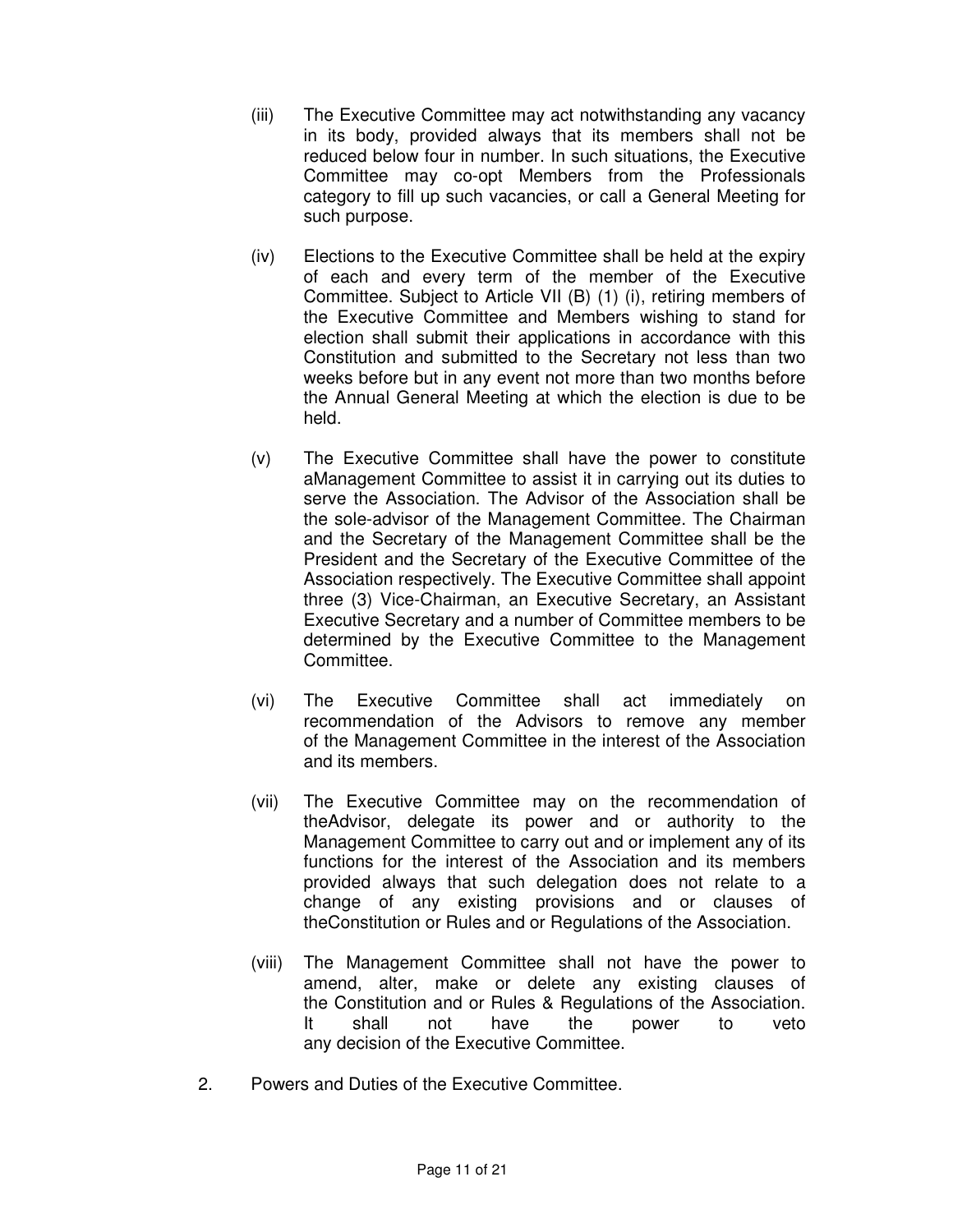(i) General

The Executive Committee shall:-

- (a) Be empowered, but is not obliged to invite a person:-
	- (1) Of standing, reputation and integrity to be the Patron of the Association; and
	- (2) Having the relevant experience and knowledge to be the Advisor of the Association.

Such persons may be admitted in a non-voting capacity to the meetings of the Executive Committee or such other committee or sub-committee of the Association as the Executive Committee may determine.

- (b) have the power to constitute a Management Committee to carry out such duties and powers as may be delegated by the executive Committee and on such terms and conditions as the Executive Committee may determine from time to time provided always the following powers and responsibilities shall not be delegable to the Management Committee:-
	- (i) The power to amend, alter, make, delete any of the provisions hereof; and
	- (ii) The matters set out in sub-clauses  $(c)$ ,  $(d)$  and  $(f)$ below.
- (c) Be entitled to remove any member of the Management Committee whether upon the advice of the Advisor or on its own accord in the interests of the Association.
- (d) Be responsible for the policy and direction of the Association and all matters relating to the administration of the affairs of the Association.
- (e) Be responsible for organizing and convening the Annual General Meeting of the Association and all Special General Meetings.
- (f) Organize all official Association functions and events and nominate the players for all Association golf teams.
- (g) Consider all proposed amendments to the Constitution.
- (h) make, and amend/delete regulations to managethe affairs of the Association including the discipline of the Members, the Code of Ethics, rules relating to the playing of golf and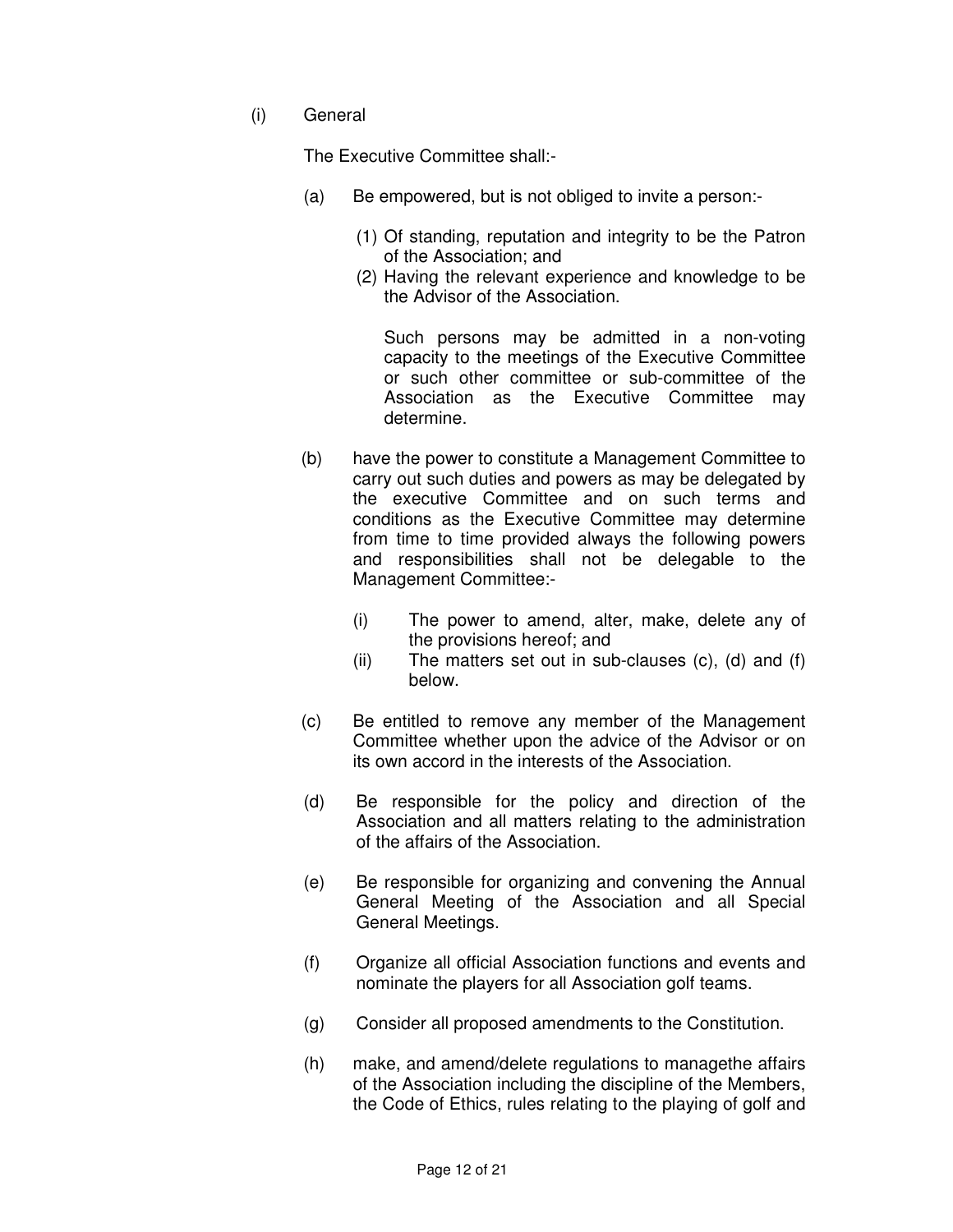to tournaments, the training and employment of trainees and all other matters which the Executive Committee shall consider necessary or desirable for the proper and effective management of the commercial and professional affairs of the Association. All such regulations as may be amended from time to time shall not be inconsistent with the Rules of the Association.

- (i) Select all employees of the Association, agreeto the terms of their contracts of employment and procure the Association to enter into the same. All contracts of employment shall provide that the employee shall observe the Code of Ethics as if the employee were a member of the Association.
- (j) Have the power to terminate the employment of any employee of the Association subject to the provisions of the employee's contract of employment.
- (k) Appoint Sub-Committees to take charge of matters as Executive Committee deems fit.
- (l) Have the power to veto any rule or decision of any Sub-Committee if in the opinion of the Executive Committee considers the rule or decision contrary to the Code of Ethics the Constitution the Regulations or the policy of the Executive Committee.
- (m) Have the sole right to control the commercial exploitationof the name of the Association.
- (n) Take all appropriate steps to promote the interests of the game of golf and the Members.
- (o) Consider and take all appropriate steps to improve the conditions of employment and general welfare of the Members.
- (p) Be empowered to invite and appoint non-membersto sit and participate in Sub-Committees with a view to the Association benefitting from the advice, expertise and connections of such non-member invitees. The invitees shall participate in any advisory capacity and will not exercise any voting rights.
- (q) Be allowed to consult with and/or engage the services of any professional person or organization to assist it in its affairs and to pay the costs and fees of such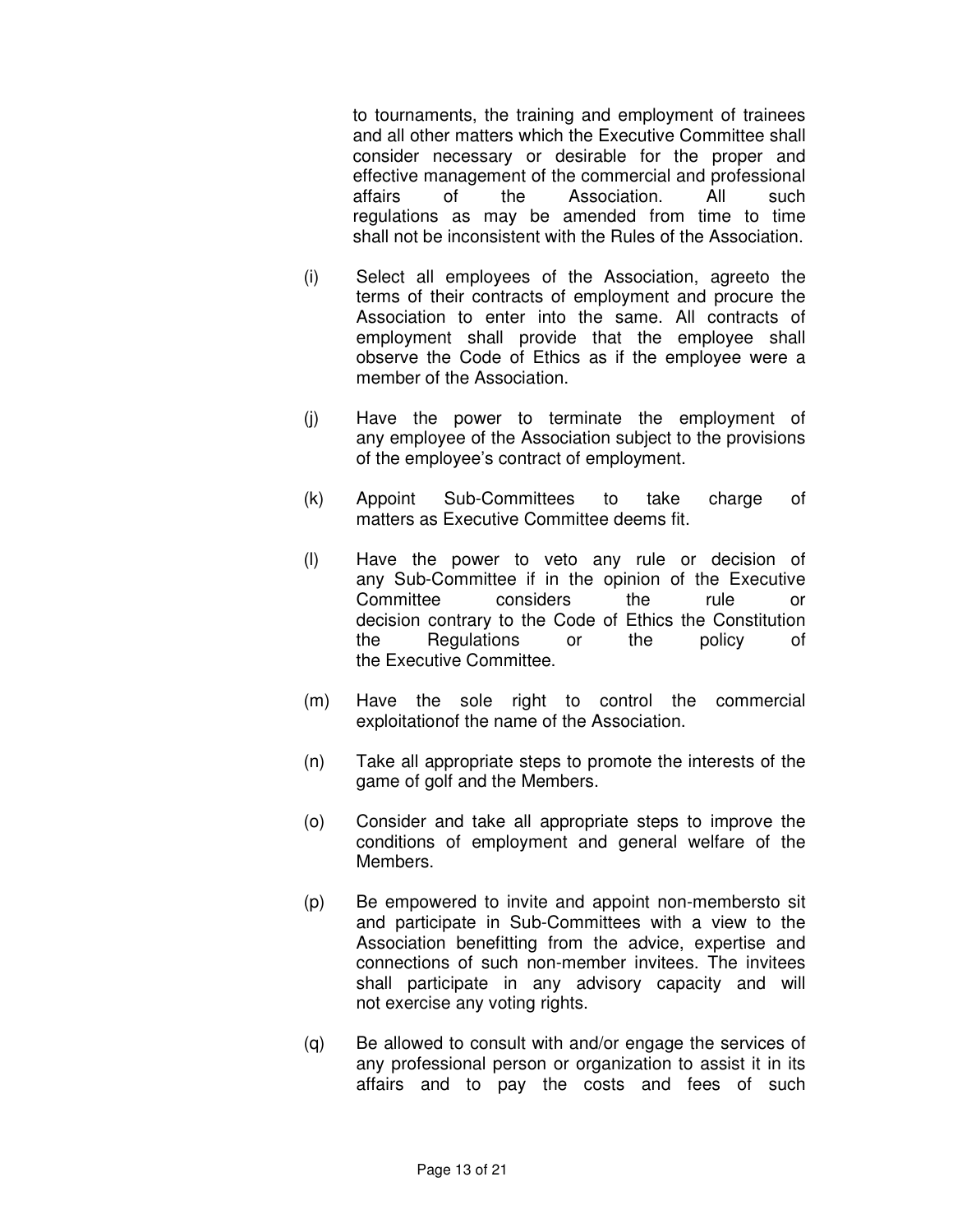professionals.

- (r) Be empowered to delegate powers and authorityto any individual or Sub-Committee (permanent or ad-hoc) to carry out and/or implement any of its functions so long as such delegation does not relate to a change of any existing clauses of the Constitution or Rules of the Association.
- (ii) Finance

The Executive Committee shall:-

- (a) be responsible for the administration of allthe assets of the Association and shall have a duty to ensure that such assets are properly administered in the best interests of the members.
- (b) have the power to borrow on behalf of the Association or any part of the Association and to pledge the assets of the Association or any part of the Association up to a limit of \$ 5,000/-. Any borrowing of sums which will bring the total borrowing of the Association to a sum in excess of \$ 5,000/- shall be made pursuant to a special resolution passed by a majority of the Members at the Annual General Meeting.
- (c) Supervise the administration of the Association's funds.
- (d) Prepare full accounts of the financial affairsof the Association, such accounts to be properly audited, and present the same to theAnnual General Meeting for the approval of the Members.
- (e) Have the power to accept any donation or payment to the Association from any sponsor, commercial organization or well-wisher for the use and benefit of the Association and/or inaccordance with the wishes of the donor.
- (iii) Discipline

The Executive Committee shall:-

(a) be responsible for the overall supervision ofdiscipline of the Members and shall take all steps as shall be considered necessary by the Executive Committee to ensure that the Code of Ethics and the other Regulations are observed by all the Members.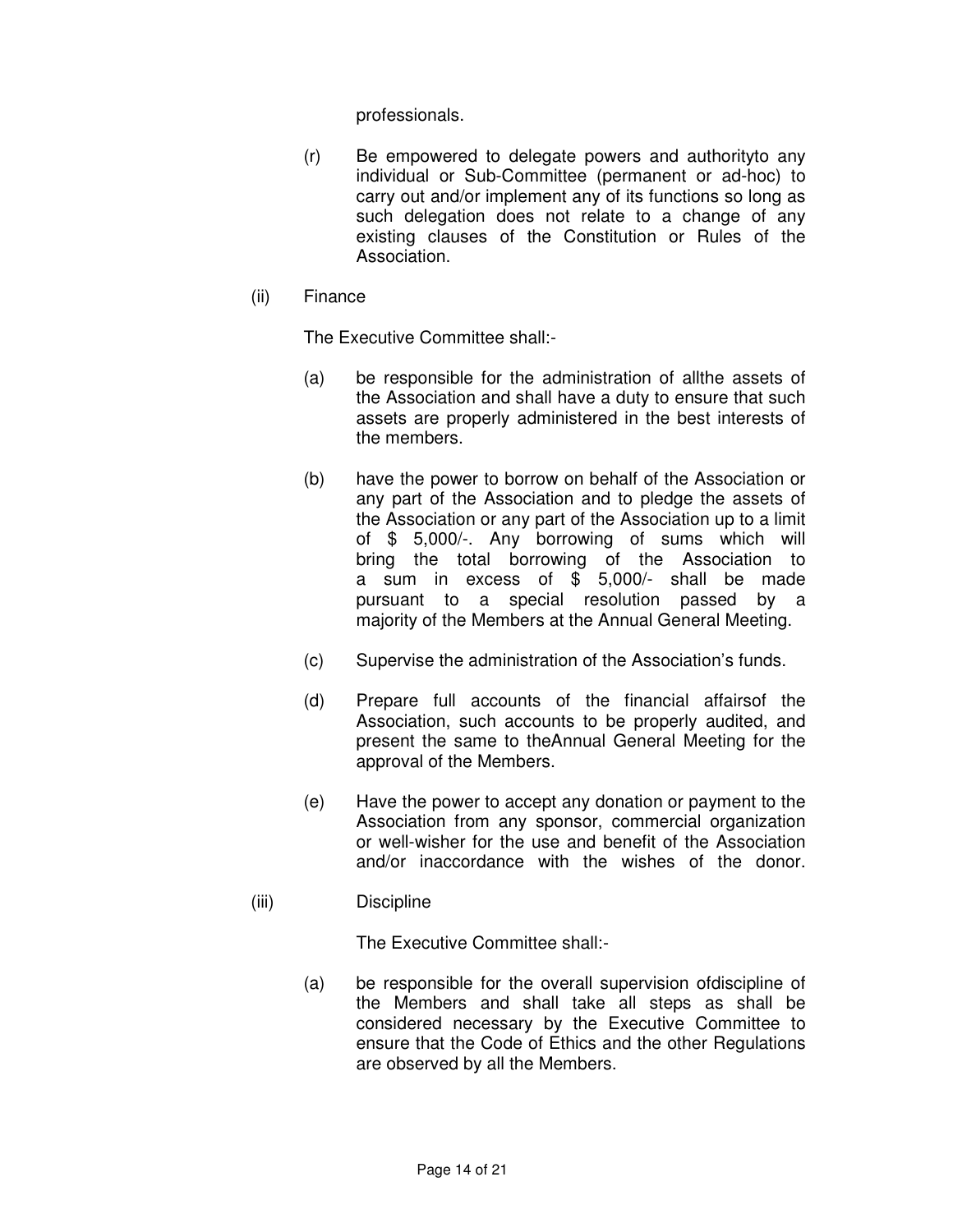- (b) Hear appeals by the Members in accordance with the Constitution and the Regulations from disciplinary proceedings of the Disciplinary Committee.
- (c) Have power in accordance with the Regulations to censure, fine, suspend or expel any Member after hearing an appeal.
- (d) be empowered of its own volition to suspend the rights and privileges of a Member forthwith without any hearing in the event of that Member being convicted by a Court of Law of a crime of dishonesty or one which in the opinion of the Executive Committee injures or discredits the Association or in the event of a Member becoming bankrupt or having a Receiving Order made against him or taking the benefit of any Act for the time being in force for the relief of insolvent debtors or making any composition with his creditors, provided that the Executive Committee shall procure the convening of an appropriate disciplinaryhearing as soon as reasonably practicable following the exercise of such power in respect of any such Member.
- 3. Procedure at Executive Committee Meetings

The Executive Committee shall make its own rules ofprocedure for all meetings provided that such rules shall incorporate the following:-

- (i) The President shall be Chairman of the meeting and have a second and casting vote. If the President and Vice-President cannot attend, the meeting may nominate a member of the Executive Committee to act as Chairman for that meeting with a casting vote.
- (ii) No business may be transacted at a meeting of the Executive Committee unless there shall be a quorum present which shall consist of not less than any four members of the Executive Committee, or 50% of the members thereof whichever is higher, provided always that the President may in his sole and unfettered discretion adjourn the meeting to such other date and time as he deems convenient provided that such adjourned meeting is preceded by two days' notice in writing, and if at the adjourned meeting a quorum is not present within half-an-hour from the time appointed for the meeting, the members present shall constitute a quorum for the meeting.
- (iii) Seven days' notice in writing shall be given to themembers of the Executive Committee of all meetings unless two-thirds of the Executive Committee agree to accept shorter notice.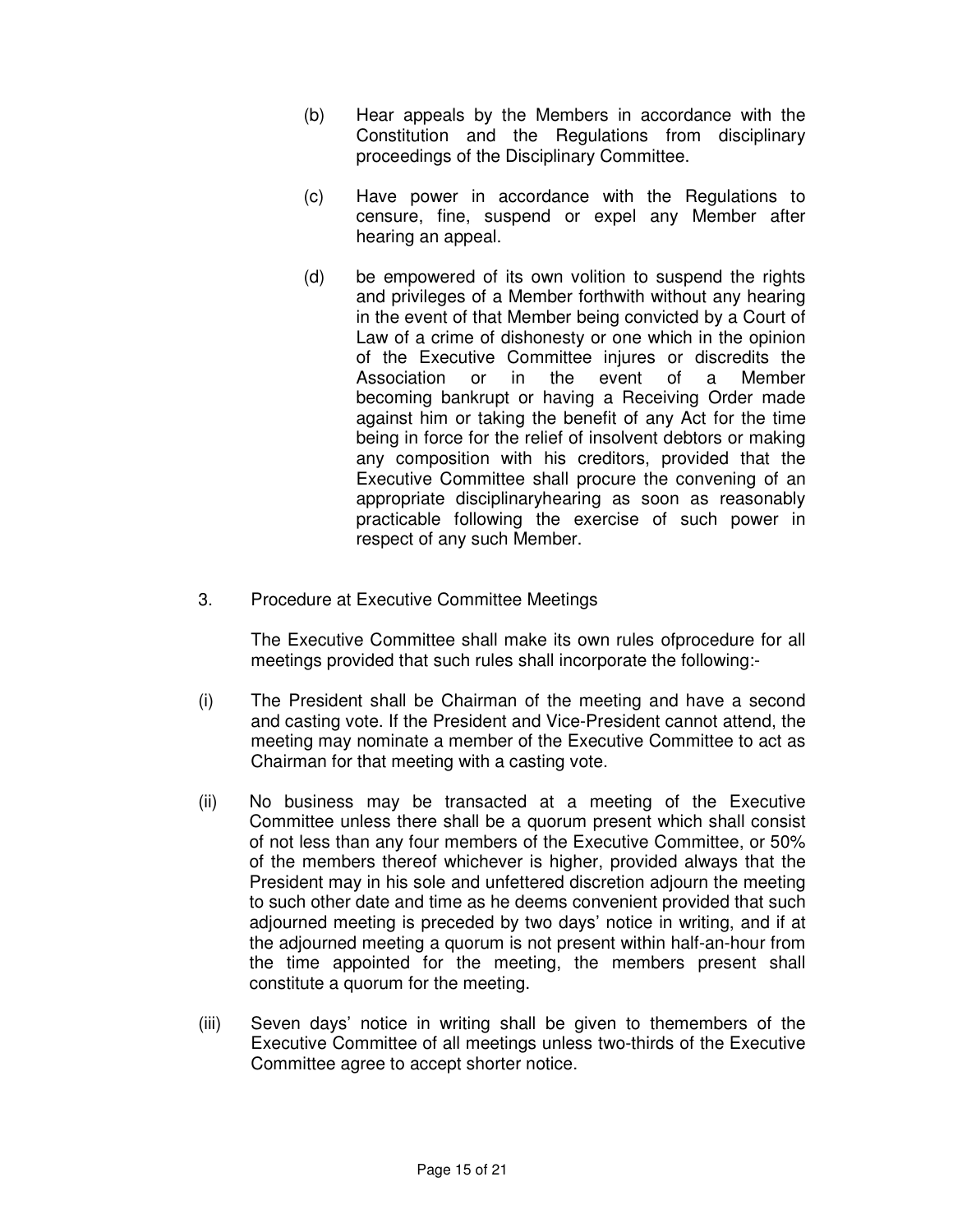- (iv) The President or any two members of the Executive Committee shall be empowered to requisition a meeting of the Executive Committee and shall submit to the Secretary with their requisition a notice in writing of the resolution they wish to put to the Executive Committee whereupon the Secretary shall convene a meeting within twenty-eight days and supply a copy of the resolution to the members of the Executive Committee.
- (v) The Executive Committee shall have the power to ask any other person to be present at any meeting in a non-voting capacity.

## Article VIII. GENERAL MEETINGS

- A. General Meetings.
	- 1. The Supreme authority of the Association is vested in a general meeting of the members presided over by the President. The Association shall, in May each year hold a general meeting as its Annual General Meeting in addition to any other meetings that year and shall specify the meeting as such in the notices calling it.
	- 2. The Annual General Meeting shall be held atsuch time and place as the Executive Committee shall determine.
	- 3. All general meetings other than Annual General Meetings shall be called Special General Meetings.
	- 4. Special General Meetings may be called by the Executive Committee or by a requisition to the Secretary signed by at least twenty Members stating the resolutions to be proposed and themember in whose name each resolution stands.
- B. Notice of General Meetings.
	- 1. All general meetings shall be called by posting on the Association's notice board notice stating time and place of the meeting, and the business to be conducted thereat ("Notice") for at least fourteen (14) clear days before the date of the meeting. A copy of the Notice, and in the case of an Annual General Meeting, copies of the Annual Report and Statement of Accounts of the Association shall be dispatched by ordinary post on or before the posting of the Notice on the Association's notice board to each of the Members.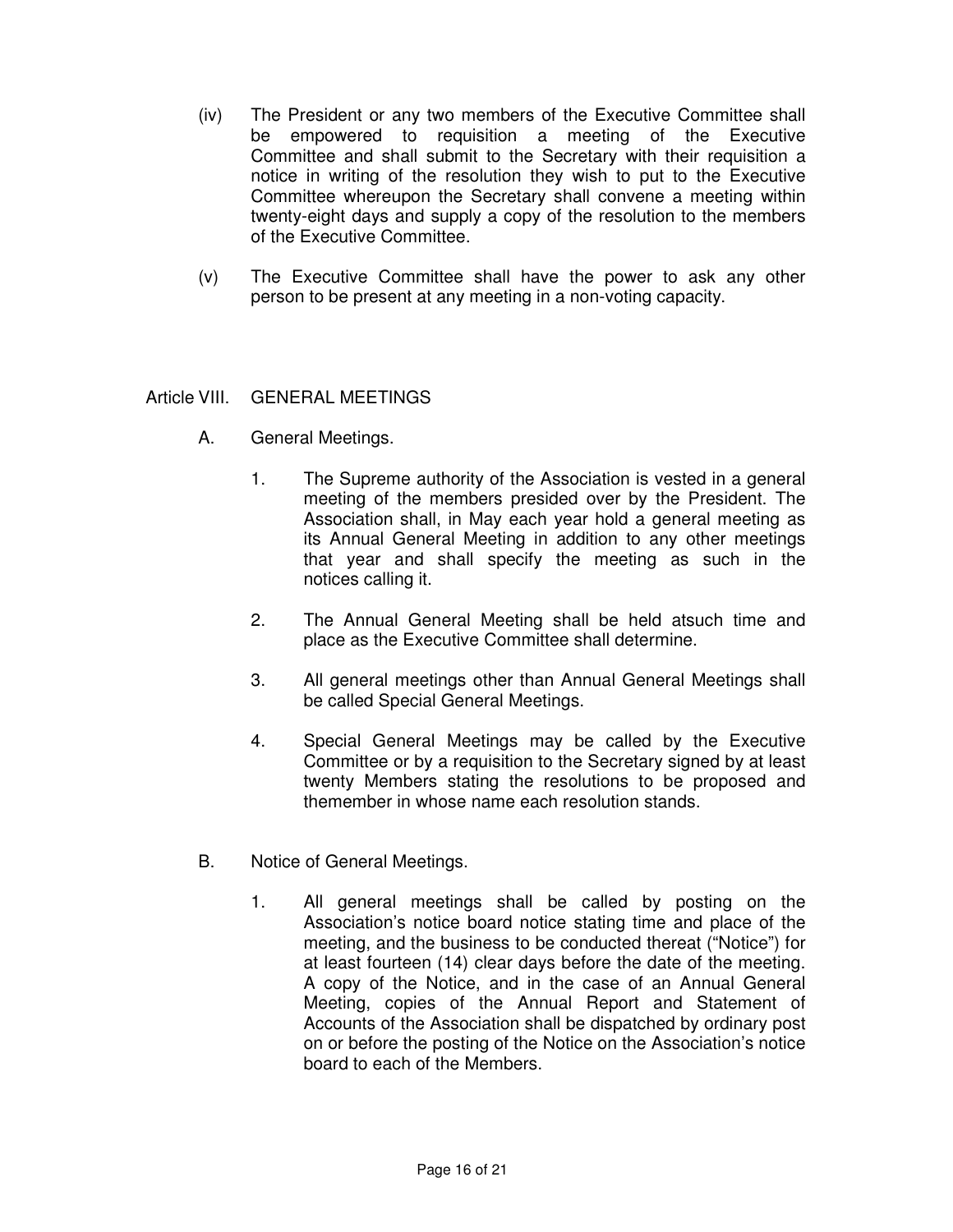- 2. In the case of a Special General Meeting requisitioned by Members, the notice convening such meeting shall be posted on the Notice board of the Association and dispatched by ordinary post to the Members within fourteen (14) clear days of the receipt of the notice by the Secretary.
- C. Proceedings at General Meetings
	- 1. The following business may be transacted at the Annual General Meeting:-
		- (a) The confirmation of the Minutes of the previous Annual General Meeting;
		- (b) The consideration and receipt of the Annual Report and Statement of Accounts of the Association;
		- (c) Where applicable, the election of members of the Executive Committee for the following term;
		- (d) Such other business as the Executive Committee may propose and are set out in the Notice.
	- 2. The Special General Meeting may transact all business as raised in the notice to such meeting.
	- 3. The President shall be the Chairman of the General Meeting and in his absence, the Vice-President, and in his absence, such other Member as may be elected by the Members present. The Chairman shall:-
		- (a) Be responsible for the proper conduct of the meeting, whose decision with regards to the application of the Constitution to the meeting be final and binding; and
		- (b) Have the second or casting vote in case of an equality of votes.
	- 4. If at the time appointed for the meeting a quorum is not ascertained,
		- (a) the meeting shall stand adjourned to half an hour thereafter, and the members then present shall be deemed to constitute a quorum save that they shall have no power to alter, amend or make additions or deletions to the Constitution; and
		- (b) the meeting, if requisitioned by Members shall be dissolved

For the purpose of ascertaining a quorum, twenty or 25% of the voting Members, whichever is the lesser shall constitutes a quorum.

5. The resolutions put to the cote of all General Meetings shall be decided upon a show of hands. A declaration by the unanimously or by a particular majority or lost shall be entered in the book containing the minutes of the conclusive evidence of the matters stated therein.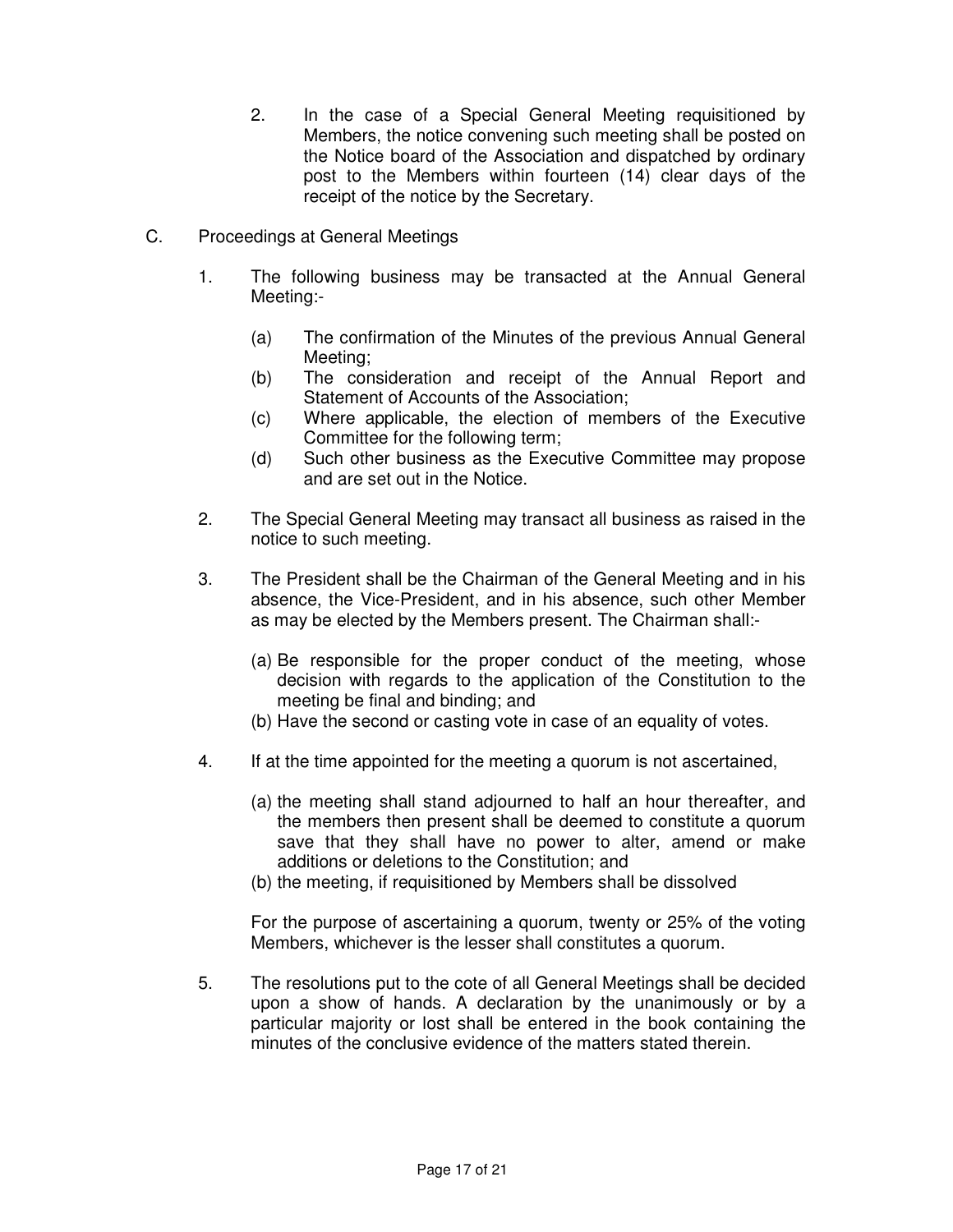- 6. No amendment to any resolution put before a General Meeting shall be permitted unless not less than 75% of the Members present at the General Meeting and entitled to vote thereat agree to the amendment.
- 7. The Chairman shall be responsible for the properconduct of the meeting. In the event of any dispute as to the application of the rules relating to general meetings, the Chairman's decision shall be final and binding. The Chairman shall not take part in any debate.
- 8. All business coming before a general meeting shall be in the form of a resolution and shall stand in the name of the Member proposing it unless the resolution is submitted by the Executive Committee in which case it shall stand in the name of a member of the Executive Committee.
- 9. The proposer of a resolution shall have the right tointroduce the motion standing in his name.
- 10. No Member shall speak more than once on any resolution except the proposer who shall have the right of reply.
- 11. When the proposer of a resolution has spoken in reply, no further discussion shall take place and the vote shall be taken.
- 12. Once all amendments have been debated, the proposer of the original resolution shall be entitled to reply following which the resolution in its amended form shall be put to the meeting.
- 13. A Member may at any time during the debate proposes "that the question be now put" and if this is seconded, the proposer of the resolution shall be called upon to reply following which the resolution will be put to the meeting without debate unless the Chairman is of the opinion that the proposal to take a vote is premature.
- 14. At any time during a debate, a Member may rise on apoint of order and the debate shall be suspended until the Chairman has ruled on such point of order. A point of order shall be limited to an allegation that the rules of debate are being infringed.
- 15. At any general meeting a resolution put to the vote of the meeting shall be decided upon a show of hands. A declaration by the Chairman that a Resolution has on a show of hands been carried or carried unanimously or by a particular majority or lost and an entry to that effect in the book containing the Minutes of the proceedings of the Association shall be conclusive evidence of the fact of the number or proportion of the votes recorded in favor of or against such resolution, unless a poll has been called for by any member present.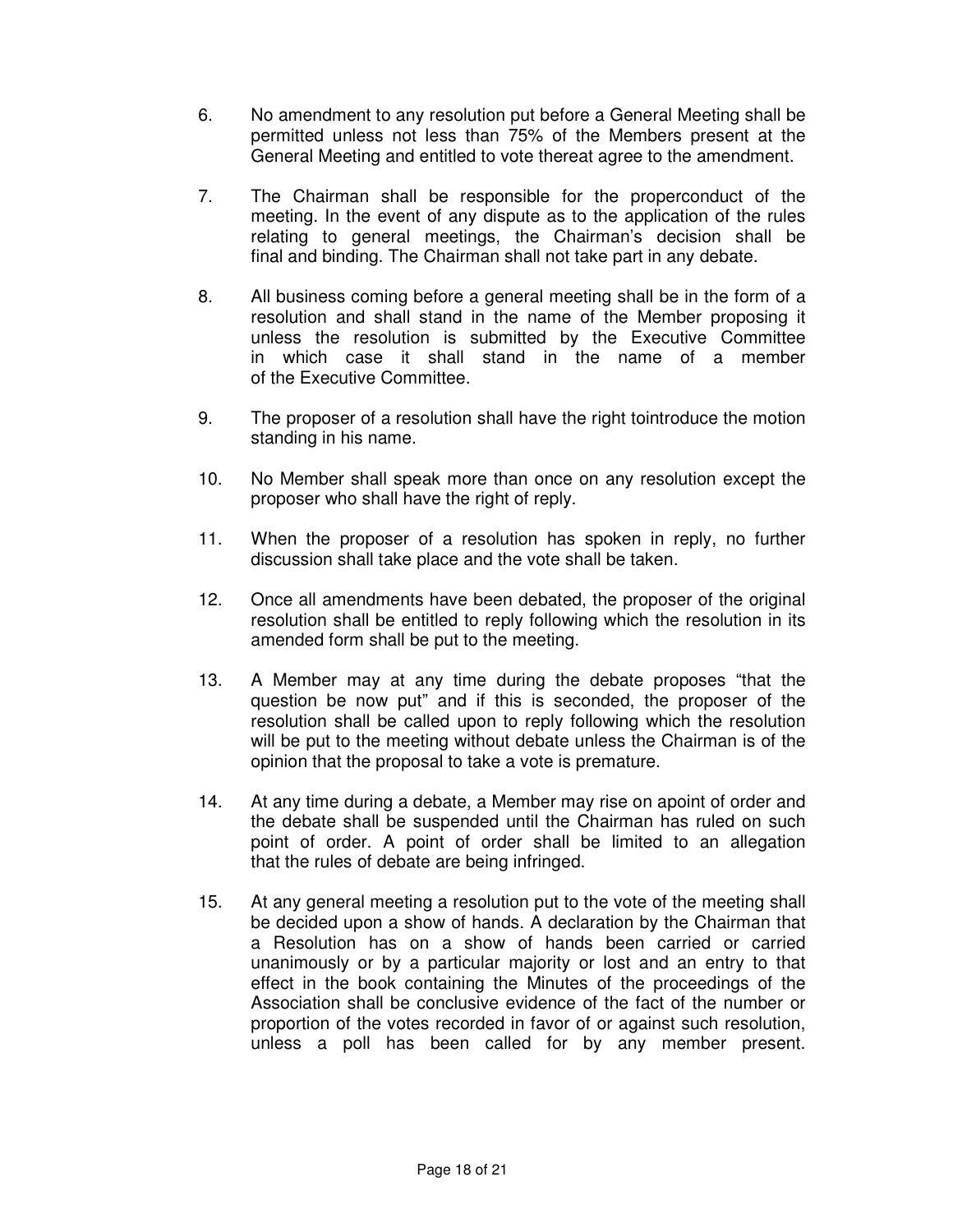16. In the case of an equality of votes whether on a show of hands or a poll, the Chairman of the meeting at which the show of hands or poll takes place shall be entitled to a second or casting vote.

# Article IX AUDIT

- A. A reputable Accounting firm, will be elected and/or re-elected as Auditors at each annual general meeting and will hold office for one year only unless renewed successively. They will be required to audit each year's accounts and present a report upon them to the annual general meeting. They may be required by the President to audit the Association's accounts for any period within their tenure of office at any date and make a report to the Committee.
- B. The financial Year of the Association shall be thetwelve calendar months from January 1 to December 31 each year.

# Article X **THE ASSOCIATION YEAR**

The membership and subscription of the Association shall be determined by the Executive Committee from time to time by Regulation. Unless and until otherwise provided by the Executive Committee in the Regulations, the Association Membership and Subscription shall be from 1st January until 31 December. But the terms of office of the Executive Committee and Management Committee and other committees and or Subcommittees shall normally run from 1st May to 30th April.

## Article XI THE PROPERTY OF THE ASSOCIATION

A. Distribution upon dissolution

If upon dissolution of the Association there remains after satisfaction of all its debts and liabilities, any property whatsoever the same shall be distributed amongst the Members equally.

B. Benevolent Fund

Any Benevolent Fund of the Association shall bevested in the Trustees of the Association, who shall be two in number, and shall be appointed and removed by the General Meeting. The Trustees shall continue in office until retirement or removal. The Trustees shall deal with the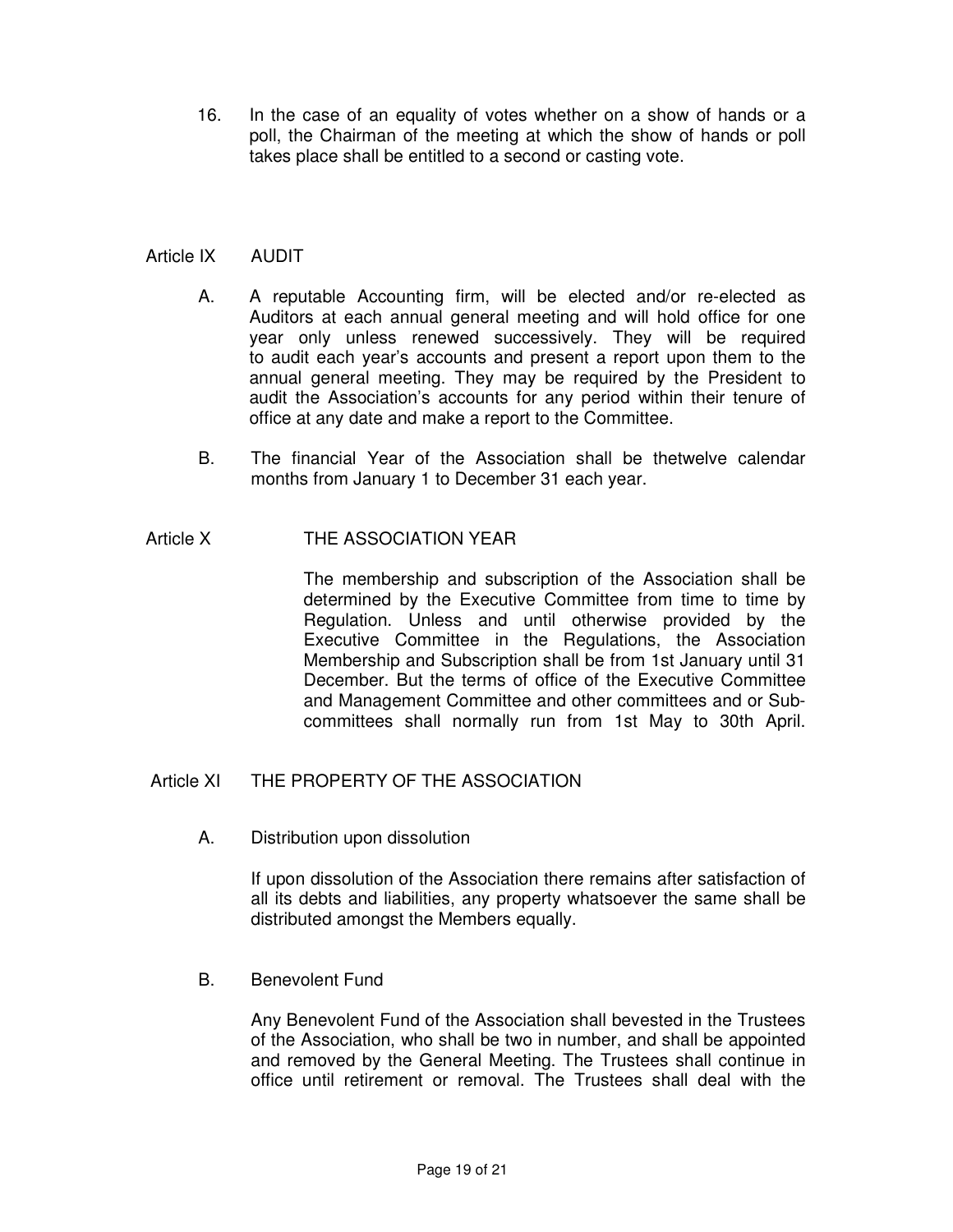Benevolent Fund of the Association as the General Meeting shall determine.

C. Voting of Assets.

Assets belonging to the Association shall be vestedin the Association which will also receive the trading and investment income of the Association and bear the expenses of the Association as the Executive Committee shall from time to time determine.

D. A list of the property of the Association shall be maintained and updated by the Treasurer from time to time, depreciated in accordance with normal accounting rules, or such manner as he auditors of the Association may advise.

#### Article XII. PROHIBITIONS

- 1. Gambling of any kind and the playing of paikow ormahjong, whether for stakes or not, is forbidden on the Association's premises. The introduction of materials for gambling or drug taking and of bad characters into the premises is prohibited.
- 2. The funds of the Association shall not be used topay the fines of members who have been convicted in Court.
- 3. The Association shall not engage in Trade Union activity as defined in any written law relating to trade unions for the time being in force in Singapore.
- 4. The Association shall not attempt to restrict or interfere with trade or make directly or indirectly any recommendation to any arrangement with its Members which has the purpose or is likely to have the effect of fixing or controlling the price or any discount, allowance or rebate relating to any goods or services to be supplied by them.
- 5. The Association shall not hold any lottery, whetherconfined to its Members or not, in the name of the Association or its office-bearers, Committee or members.
- 6. The Association shall not indulge in any political activity or allow its funds and/or premises to be used for political purposes.
- 7. The Association shall not raise funds from thepublic for whatever purpose without the prior approval in writing of the Registrar of Societies and other relevant authorities.